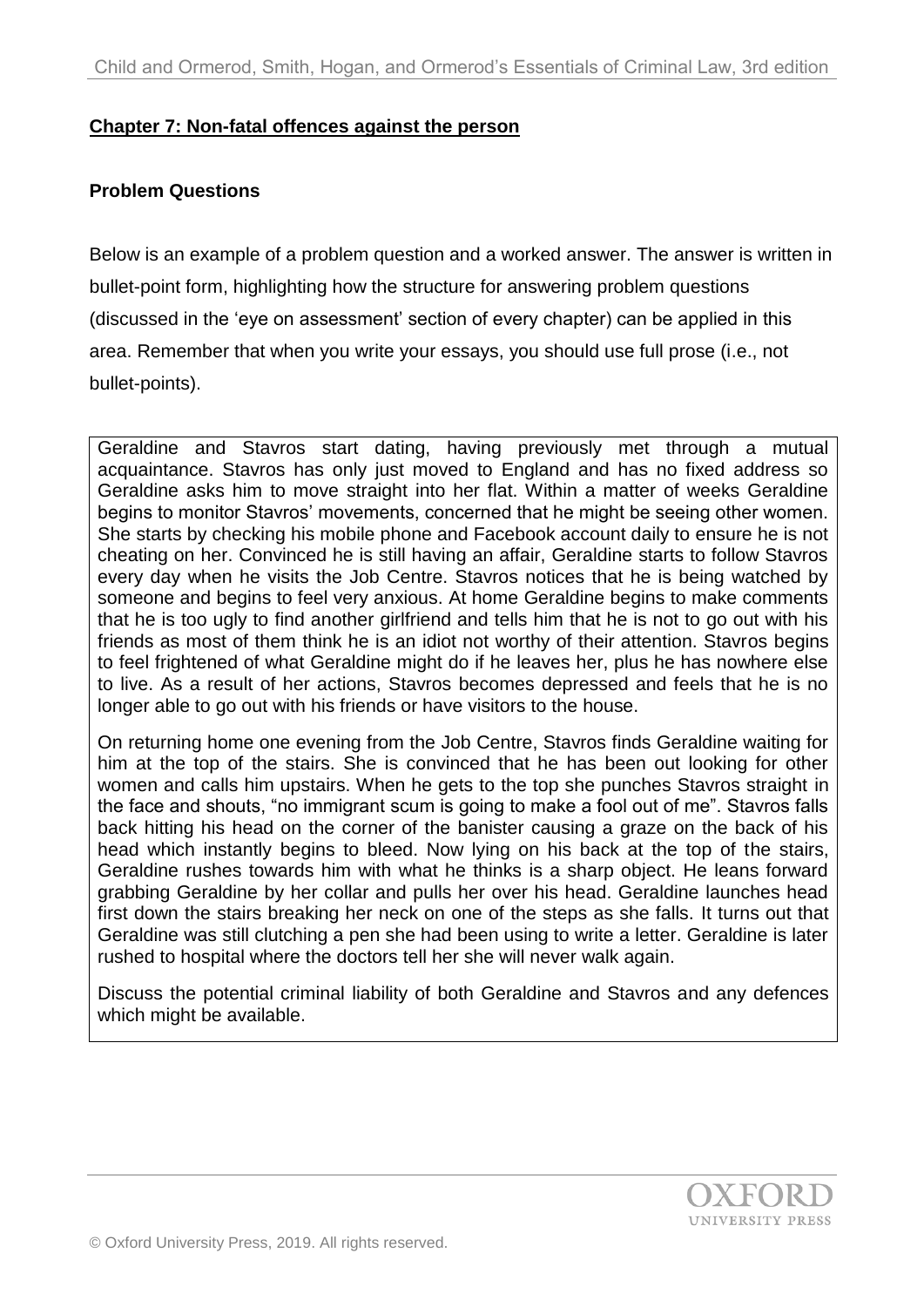Introduction: Briefly introduce the topic of the problem question – non-fatal offence offences – and indicate to your reader how you are going to structure your analysis. Here, a chronological identification of potential liability seems most appropriate.

**Step 1:** The first potential criminal event arises where Geraldine (G) follows and insults Stavros (S), making him feel depressed.

**Step 2:** S's depression could amount to a criminal harm (if it is clinical depression as opposed to just feeling low), and depending upon the severity, this could even amount to grievous bodily harm. Therefore, we should start our analysis with the most serious nonfatal offence, section 18 OAPA 1861, and work down.

## **Step 3:**

- Section 18 cannot be this offence because the mens rea (intention to cause GBH) does not seem to be present;
- Section 20 G could have committed a section 20 offence if she foresaw some harm (quite possible on the facts), but there is still the issue of whether S's injury amounted to GBH;
- Section 47 cannot be this offence because there is no battery or assault, which are required base offences within section 47;
- If, as is likely, G's conduct does not come within any of these standard offences, it is likely that she would be better charged with one of the harassment or stalking offences.
	- Protection from Harassment Act 1997, s2 or 2A;
	- There is also the possibly a section 4 offence if S fears violence will be used against him.

**Step 4:** There does not appear to be any applicable defences.

**Step 5:** It is likely that G commits an offence of harassment or stalking.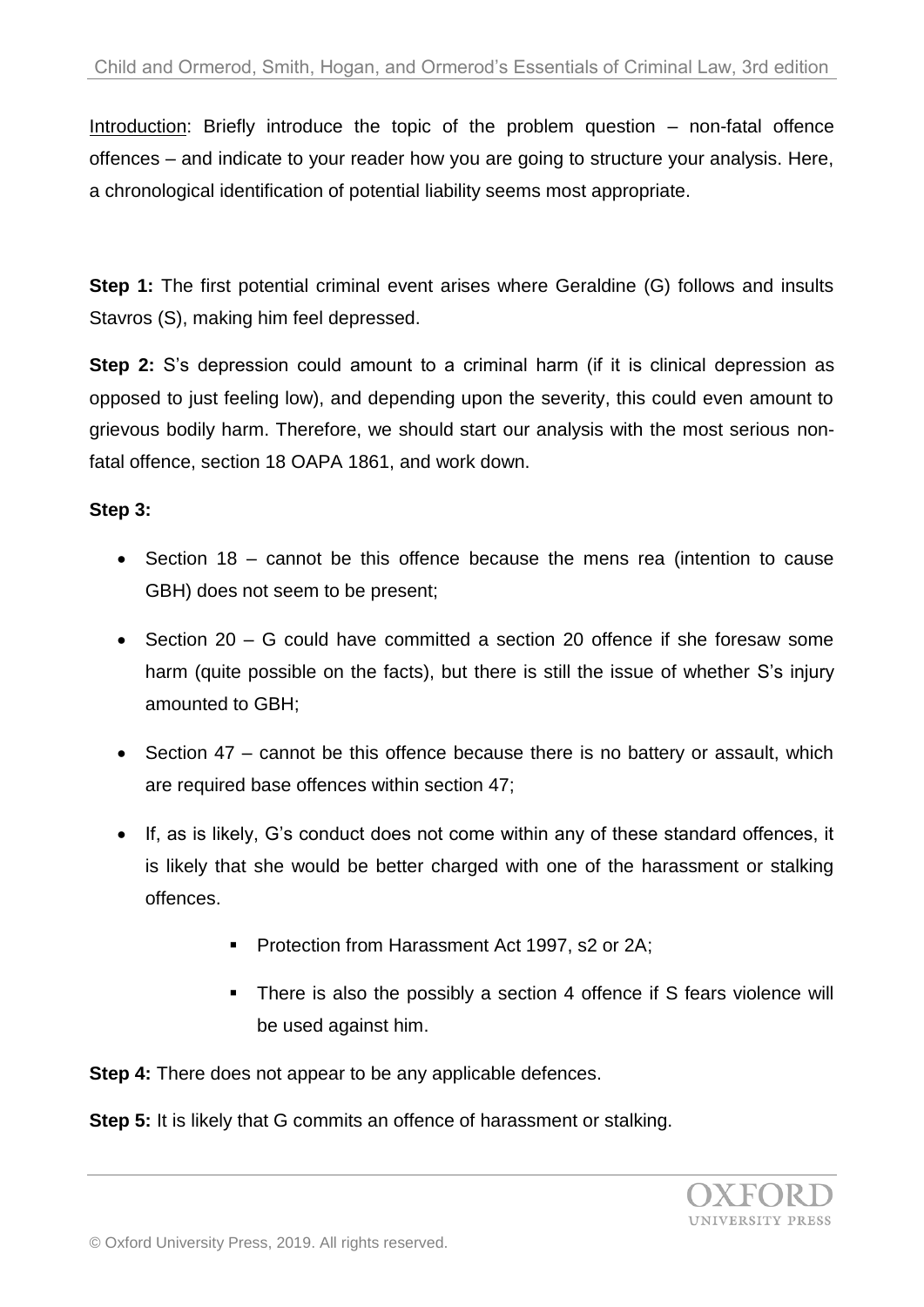**Step 1:** The second potential criminal event arises where G punches S.

**Step 2:** The injury suffered by S is unlikely to be classed as GBH, but it may have been a wound. Therefore, we must again begin with the most serious non-fatal offence.

# **Step 3:**

- Section 18 This would apply where S's injury classifies as a wound. However, it is unlikely that G intended to cause GBH with a single punch, and so the mens rea is probably missing.
- Section 20 This also relies on S's injury being classified as a wound. If so, it is likely that G will have acted with the required mens rea, likely to have foreseen the chance of causing some harm to S.
- Section 47 If the graze did not break all the layers of S's skin (ie, if it was not a wound), then a charge under section 47 would be appropriate. The elements of this offence (battery + causing actual bodily harm) are likely to be satisfied on the facts.
- Having established liability for an offence (section 20 or 47 depending upon the level of harm), it is now appropriate to consider possible aggravation. On the facts, is relates to possible racial aggravation. The relevant legislation is section 28 of the Crime and Disorder Act 1998.
	- o The most common approach is to focus on actus reus aggravation as opposed to 'motivated by' aggravation. This is very likely to be satisfied on the facts.

**Step 4:** There does not appear to be any applicable defences.

**Step 5:** It is most likely that G commits an offence under section 47, and that this will be aggravated by her demonstration of racial hatred.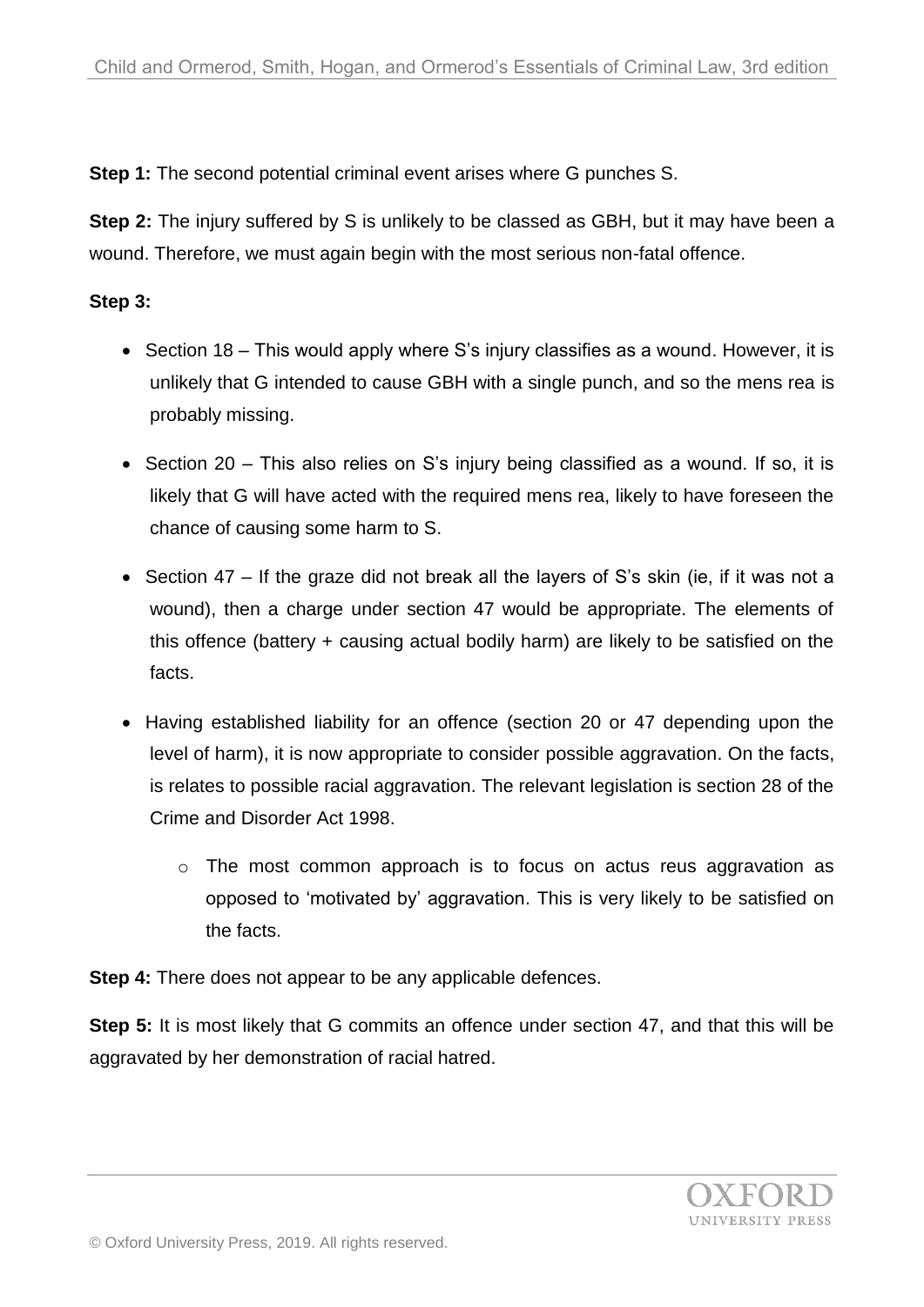**Step 1:** The third potential criminal event arises where S throws G down the stairs, leading to paralysis.

**Step 2:** Paralysis clearly amounts to GBH, and so we should begin with the most serious non-fatal offences.

## **Step 3:**

- $\bullet$  Section 18 Although the actus reus is clearly satisfied, there may be some doubt as to whether S intended to cause GBH.
- Section 20 If S did not intend to cause GBH, however, he will have at least foreseen the chance of causing some harm. Thus, he will certainly be liable for a section 20 offence.

**Step 4:** S is likely to raise the public and private defence (self-defence). There are two central elements to this defence:

- Subjective: Did S genuinely believe the use of force was necessary?
	- $\circ$  Yes as long as S believed that G was coming at him with a sharp object. It does not matter that S was mistaken and/or even unreasonable in that mistake.
- Objective: Was the degree of force used by S reasonable on the facts as he believed them to be?
	- $\circ$  Possible it may be that throwing someone down the stairs would have been a reasonable response to being attacked with a sharp object, but this requires some discussion. For example, discussion of section 76 of the Criminal Justice and Immigration Act 2008 – S does not have to weigh niceties etc.

**Step 5:** It is likely that D will be able to rely on the public and private defence, and will not therefore be liable for any offence.

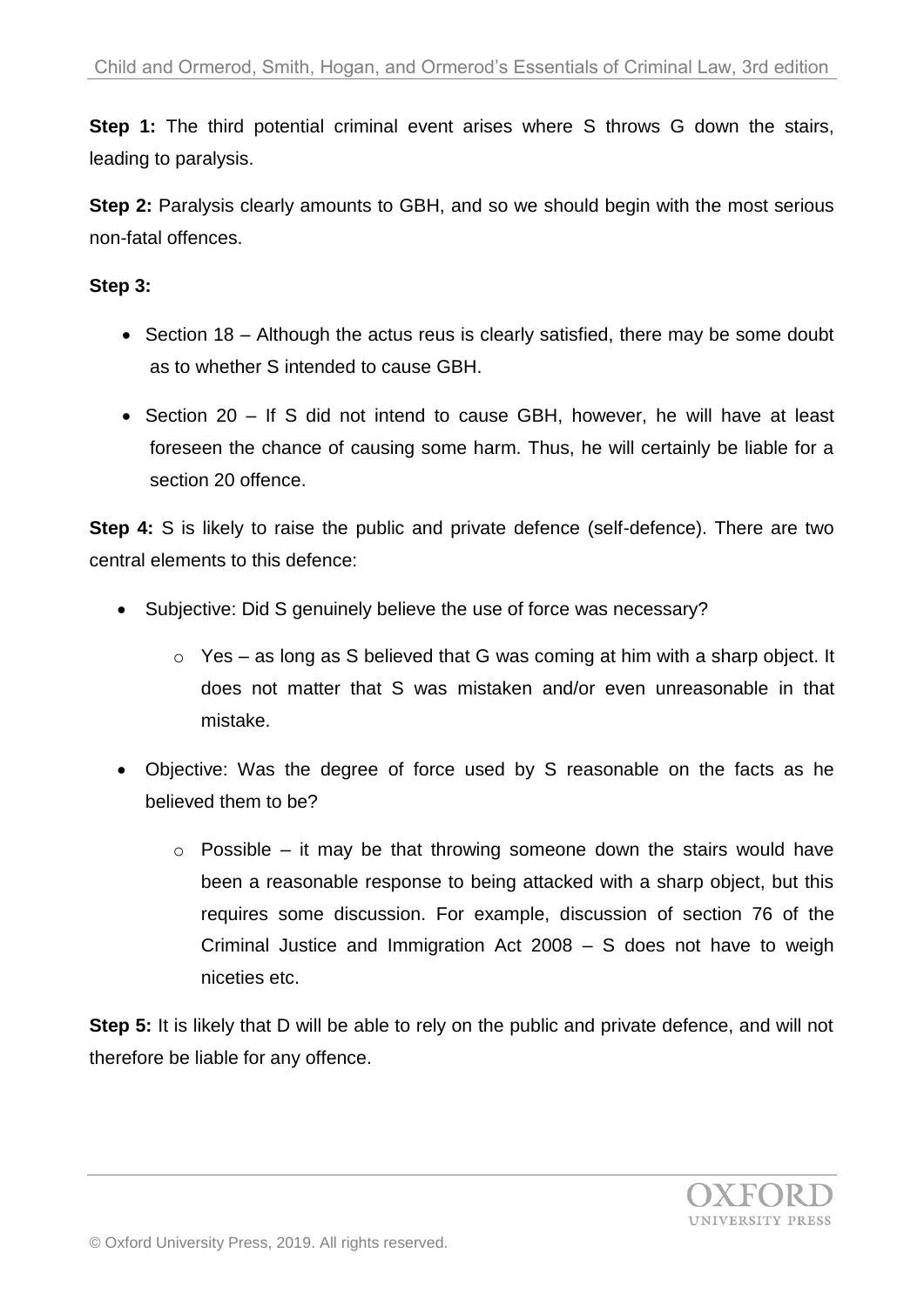Conclusion: A brief conclusion would be useful to summarise the potential liability of both defendants within the question.

#### **Essay Questions**

There are several areas of interest for essay-type questions in relation to the non-fatal offences. For example, the role of consent, constructive liability, the use of new aggravating factors, and so on.

Below is an example of an essay-type question, and a bullet-point plan for a possible answer. This is for illustration purposes only. When writing an essay of this kind yourself, there will usually be alternatives ways you could structure your answer, alternative points of discussion that could be raised, and you would certainly be expected to write in full prose (i.e., not in bullet-point form). The most important point to take from these plans is how they focus on identifying and discussing the subject of the debate within the question, not simply listing information about the relevant topic.

What aspects of the offences against the person do you consider most in need of reform?

## **Introduction:**

- When writing an essay about potential reform, it is useful to introduce the reform agenda around the topic. So, for example, you could comment that the offences against the person are still governed by a statute for 1861, and that this is the case despite several attempts at reform. Indeed, there was a recent Law Commission project looking at possible legislative reform in this area.
- Most importantly, because the question is very open in terms of focus, it is important for your introduction to tell your reader which areas within the offences against the person you are going to focus on. You also need to choose whether you are going to look at a few areas in detail, or more in lighter detail. The former is usually better.